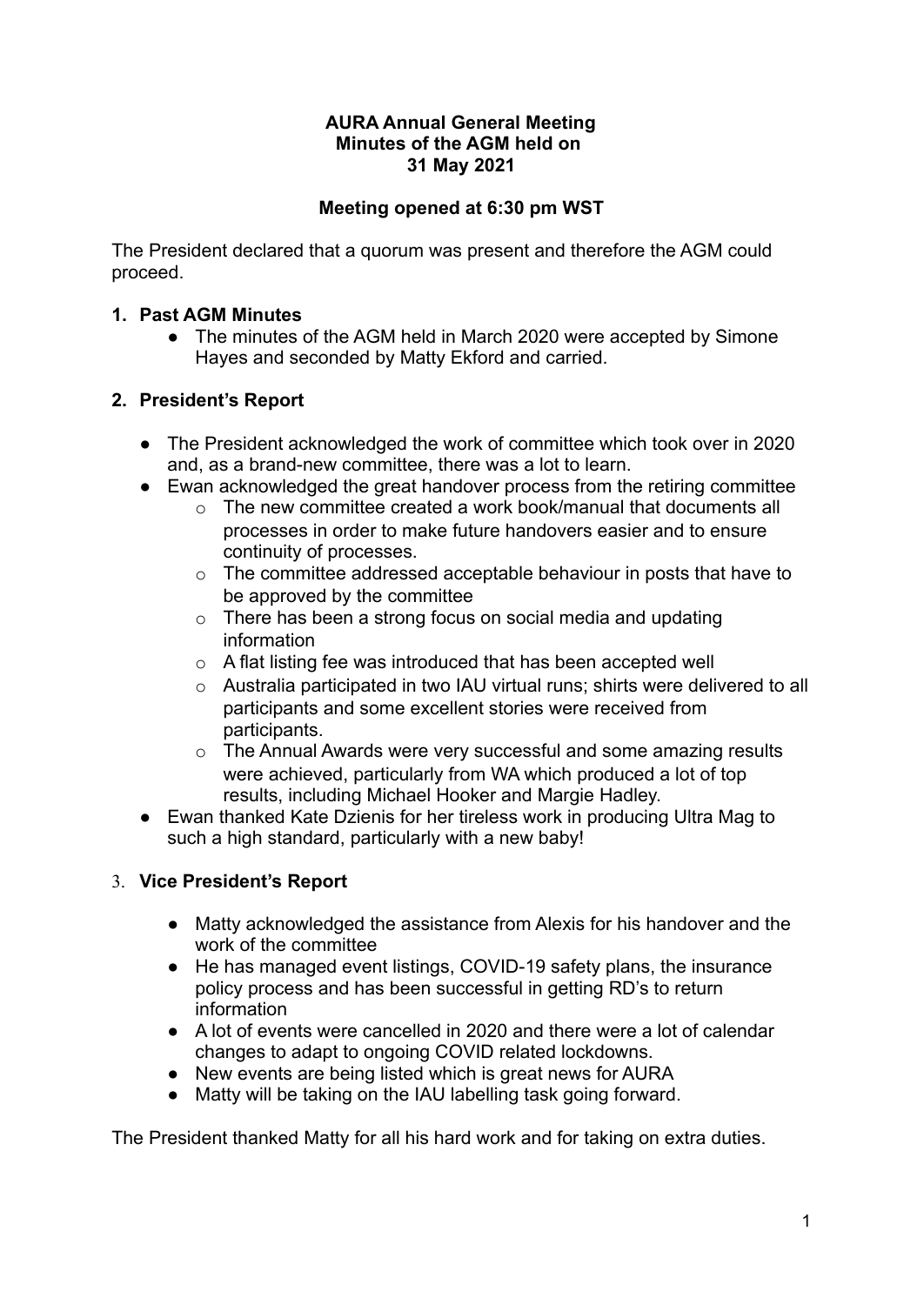# **4. Treasurer's Report**

- Simone thanked all the support she received from Ness for the handover.
- Simone presented the Treasurer's report which had been circulated prior to the AGM.
- There was a decline in memberships in 2020 due to COVID but AURA currently has 479 members
- AURA is offering good prize money for runners and a lot of trophies were awarded
- New AURA banners were made and distributed to all states.
- Some debts have been collected
- Some new AURA visors are being printed.

The President thanked Simone for all of her hard work that went beyond treasurer duties.

The Treasurer's Report was accepted Stephen Redfern and seconded by Martin Fryer and carried.

### **5. New Committee Members**

- 1) President
	- a) Ewan Horsburgh was the only nominee therefore he was elected to continue in the role of President of the AURA Committee
- 2) Vice President
	- a) Matthew Ekford was the only nominee therefore he was elected to continue in the role of Vice President of the AURA Committee
- 3) Treasurer
	- a) Simone Hayes was the only nominee therefore she was elected to continue in the role of Treasurer of the AURA Committee
- 4) Secretary
	- a) Stephen Redfern was the only nominee therefore he was elected to the role of Secretary the AURA Committee

The President thanked Julia Mackay for her work as the Secretary of the AURA Committee and acknowledged she was putting her hand up for the role of WA State Rep. He welcomed Stephen to the role of Secretary. Stephen thanked everyone for the opportunity to serve on the Committee.

Julia thanked the President and other committee members for all of their support and that it had been a wonderful experience to serve on the AURA Committee.

#### **6. State Representatives**

The following AURA members were declared State Reps:

QLD: Dan Symonds and John Pearson SA: Chris Glacken and Beck Butler ACT: Allicia Heron, Martin Fryer and Matt Griggs NSW: Jane Trumper, Ben Berrima, and Kevin Heaton